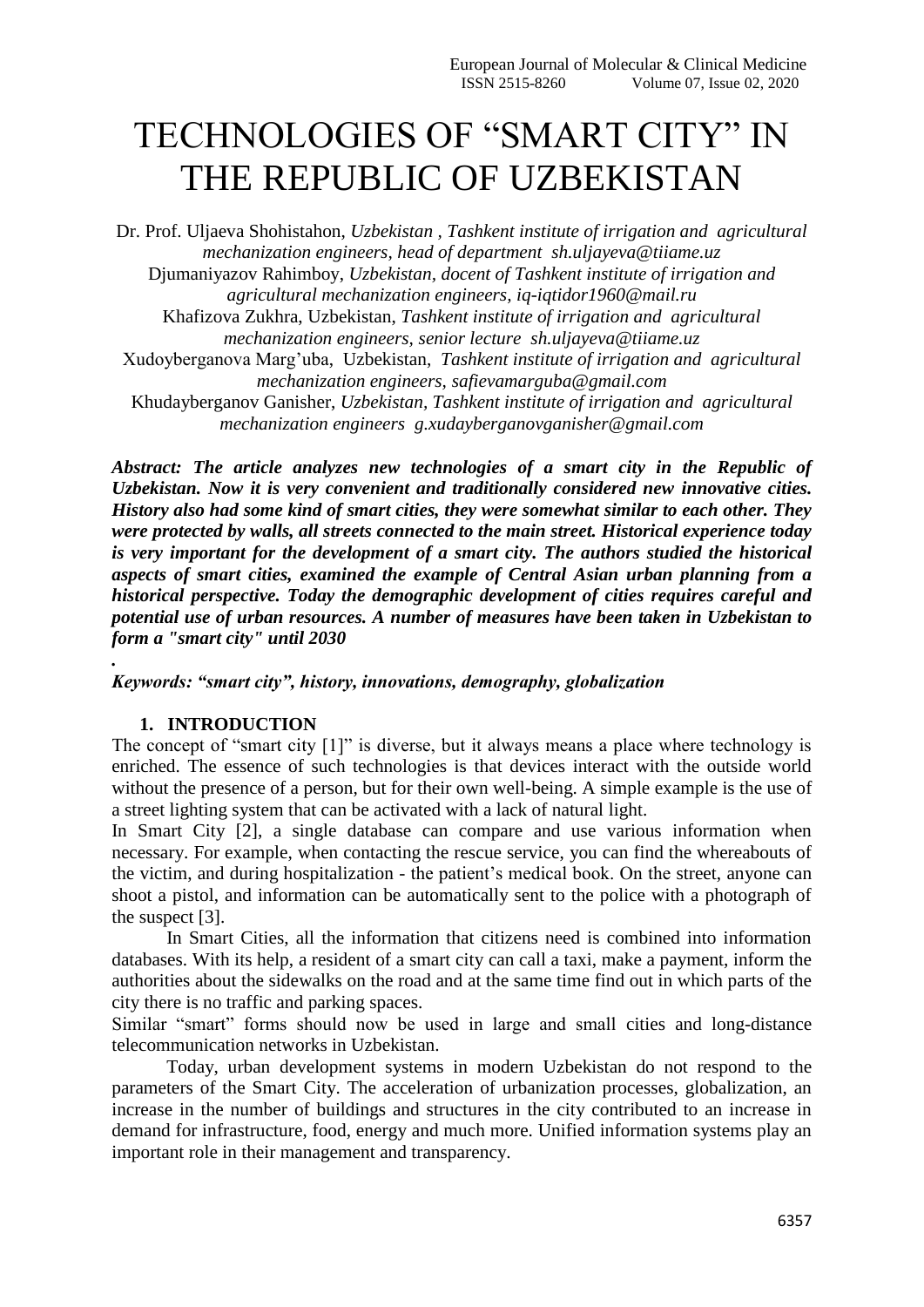National historical values should also be taken into account when creating modern smart cities.

The medieval population was not so much. They also created their eastern systems of the "smart city". In history, in particular, in the cities of Uzbekistan, management, taxation, infrastructure, marketing, education, medicine and other spheres have also formed eastern "smart" systems.

Especially in cities, it has become a tradition to create unified and regular architectural ensembles. For example, the ensembles 0f Registan, Shahizinda [4] in Samarkand, Ichan Kala in Khiva, ansaml of the Shakhrisabz [5] the inner and outer cities, their socio-political, economic, spiritual and educational functions were well thought out by our farts. All streets in these cities were either centered or spaced from the center. In the middle ages, public buildings, markets, caravanserais, hospitals and residential quarters were specialized and each district was even named after artisans, clearly defined places of residence and places of work or seeds of citizens. The city center was called Chorsu and it also served as a community center. Local communities-makhallas organized self-government system by citizens - were responsible for cleanliness, spiritual and peace. They paid attention a saving and maintaining clean water in the canals. Makhallas were literally a source of solidarity and spirituality.

Although humanity today lives in better conditions than in the Middle Ages and even 50-100 years ago, centuries-old national values are being destroyed as a result of spiritual degradation and "mass culture", which primarily affects urban life and especially youth. Uzbekistan has long been one of the centers of eastern civilization and its historical roots are deep, in the decision to build the Smart City, we must take into account its historical experience in the face of such global immorality. That is why customs preserving historical monuments should play an important role in the concept of "smart city".

"Previously, there were no locks on the doors, and no one could plunder the property of another person. The proverbial "Seven Parental Waves" provides an overview of the urban life of the Uzbek people. In the modern "smart city" in Uzbekistan, a high level of spirituality and enlightenment, an aesthetic culture of citizens should be formed. Uzbekistan is also one of the region's most at risk of religious extremism and terrorism. Therefore, it is necessary to work on the concept of "smart city", how to solve the problem - "smart defense". Global networks also increase threats against parenting, spirituality, the human heart and mind. In modern smart cities, it is also necessary to create the concept of "smart person".

In our national history, three-layer walls were built [6] in large cities, which are divided into internal and external cities. The outer city wall is surrounded by trenches filled with water. They are named "khandak". They were built on top for security reasons. For example, Samarkand is located at an altitude of 700 meters above sea level. The reconstruction of this experience on the modern basis of building a "smart city" in Uzbekistan can bring positive results.

Later, wars between khanates and other crises-old experiences in urban planning were forgotten.

As a result of the invasion of the Russian Empire, Tashkent became the center of the governorship of Turkestan and by the end of the 19th century it was divided into new and old parts of the city. These processes, of course, influenced the urbanization processes in Tashkent. It was old and new parts in the city about 100-130 years ago, but with the creation of the Soviet state, these differences did not become noticeable.

On 1924 years was national-territorial division, the Soviet republics were replaced by three khanates. After Uzbekistan became the capital of the Uzbek Soviet Socialist Republic, Tashkent was considered the political center and during this time many buildings were built.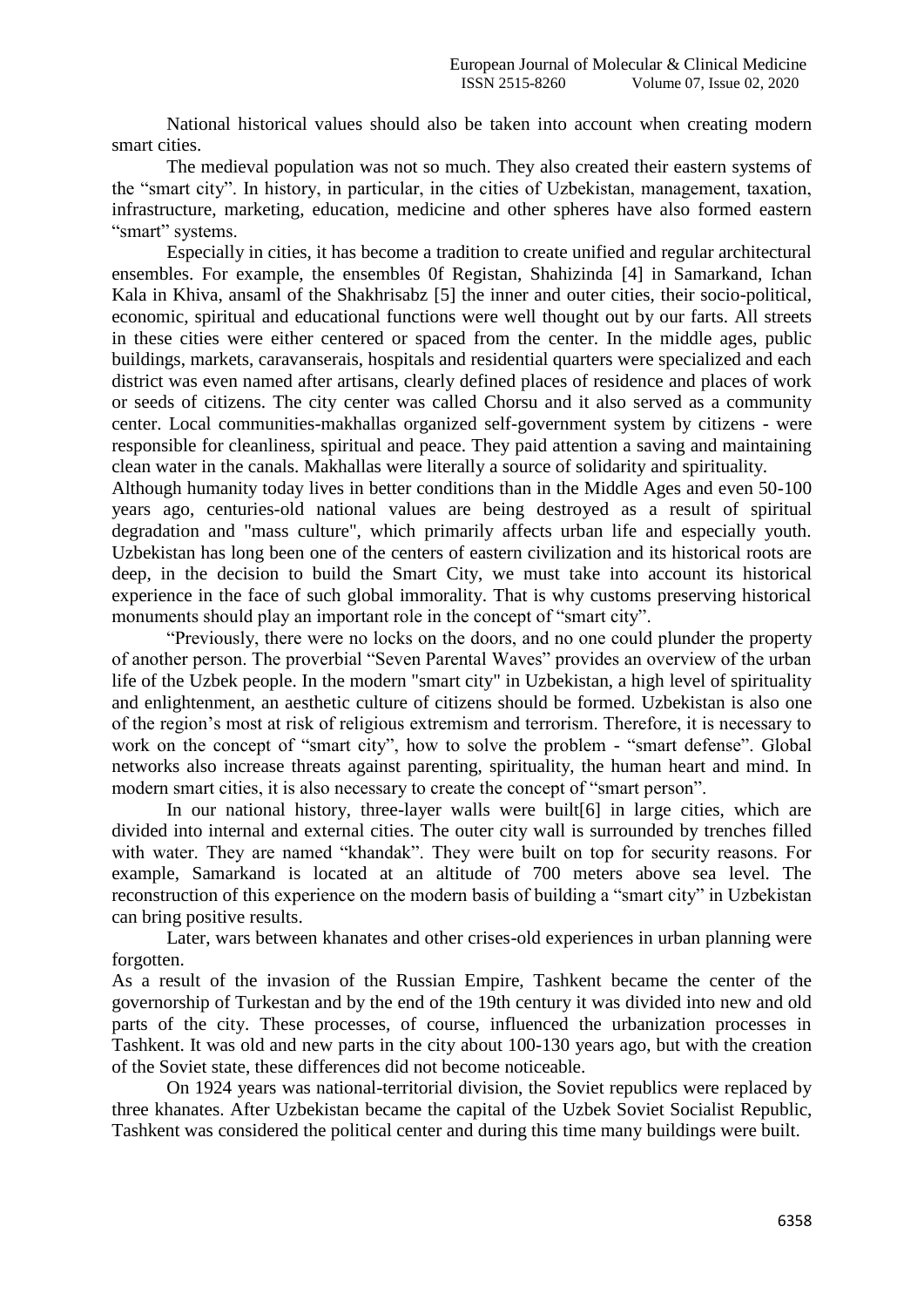#### **2. MATERIALS AND METHODS**

The government and society of Uzbekistan, especially those that are far from austerity, inherited the Soviet style and uniform urban planning, have more problems than others, and they need to find solutions. The population of Tashkent is growing rapidly. Previously, Tashkent was located on a relatively small territory compared to large cities such as Samarkand and Bukhara. Due to its role as the capital, it is developing rapidly.

Although Uzbekistan has made significant changes to the development of cities since independence, they will not be able to answer to modern requirements.

In the modern "smart city" creating a comfortable and economic environment with minimal space, "smart management", "smart homes", "smart hotels", "smart education", "smart tourism", "smart utilities". The need to expand cooperation with politicians and scientists in a number of other areas, such as access to convenience and comfort with minimal opportunities, efficient energy supply, protection of the urban environment and much more.

Today in Uzbekistan, a new innovative approach to smart cities is being formed. At the same time, savings, comfort, convenience, architectural and artistic solutions and the creation of comfortable conditions for citizens are taken into Concepcion.

 Uzbekistan is one of the leading countries in the world in terms of population growth. Today its population is 34 million people. Most of the population lives in cities such as Tashkent, Samarkand, Bukhara, Khiva, Andijan, Fergana, Namangan, Termez and others. Today's population has grown significantly more than the population that lived 20 years ago. The city today is growing in latitude and height. Demographic processes continue. Demographic growth alone requires greater use of social and political potential by government. At the same time, the growth of production and technology also creates serious environmental problems in large cities. The current development of cities in Uzbekistan is greatly influenced by the problems of the Aral Sea, global climate change, inefficient use and lack of water, and environmental risks. In such conditions, the correct solutions to the problems of preserving historical monuments are required, especially in times of acute environmental problems.

In our opinion, the implementation of the Smart City program requires the growth of the intellectual potential of the population, legal, political and environmental culture. All educational institutions and the media should carry out large-scale activities to efficiently use water and other energy resources, to preserve and save available resources. To solve this problem, they must develop an effective smart legal approach. It also requires the introduction of intelligent systems for the distribution of electricity and water, as well as consumer protection. These areas are still not integrated into digital systems. There are uncertainties and sometimes inaccuracies in the payment of utilities.

Growing consumer potential and lack of resources have led to the need for a planned digital economy [7]. Today, as in the rest of the world, the need to improve and modernize cities is on the agenda.

Today, the main attention is paid to the development of smart cities of Uzbekistan at the level of state policy. Our country has developed a concept for introducing smart city technologies in the Republic of Uzbekistan. According to him, the initial stage of implementation of innovative technologies "Smart City" in Uzbekistan continues. Planning and implementation of dense projects for the implementation of Smart City technologies in the following areas: Safe City, Smart Meters, Smart Transport, and Smart Medicine. Largescale work is underway in the city of Nurafshan to introduce modern urban infrastructure under the Tashkent City and Delta City projects [8].

At the same time, the underdeveloped infrastructure of information and communication technologies, a significant physical and moral deterioration of urban infrastructure is one of the main obstacles to the effective implementation of smart city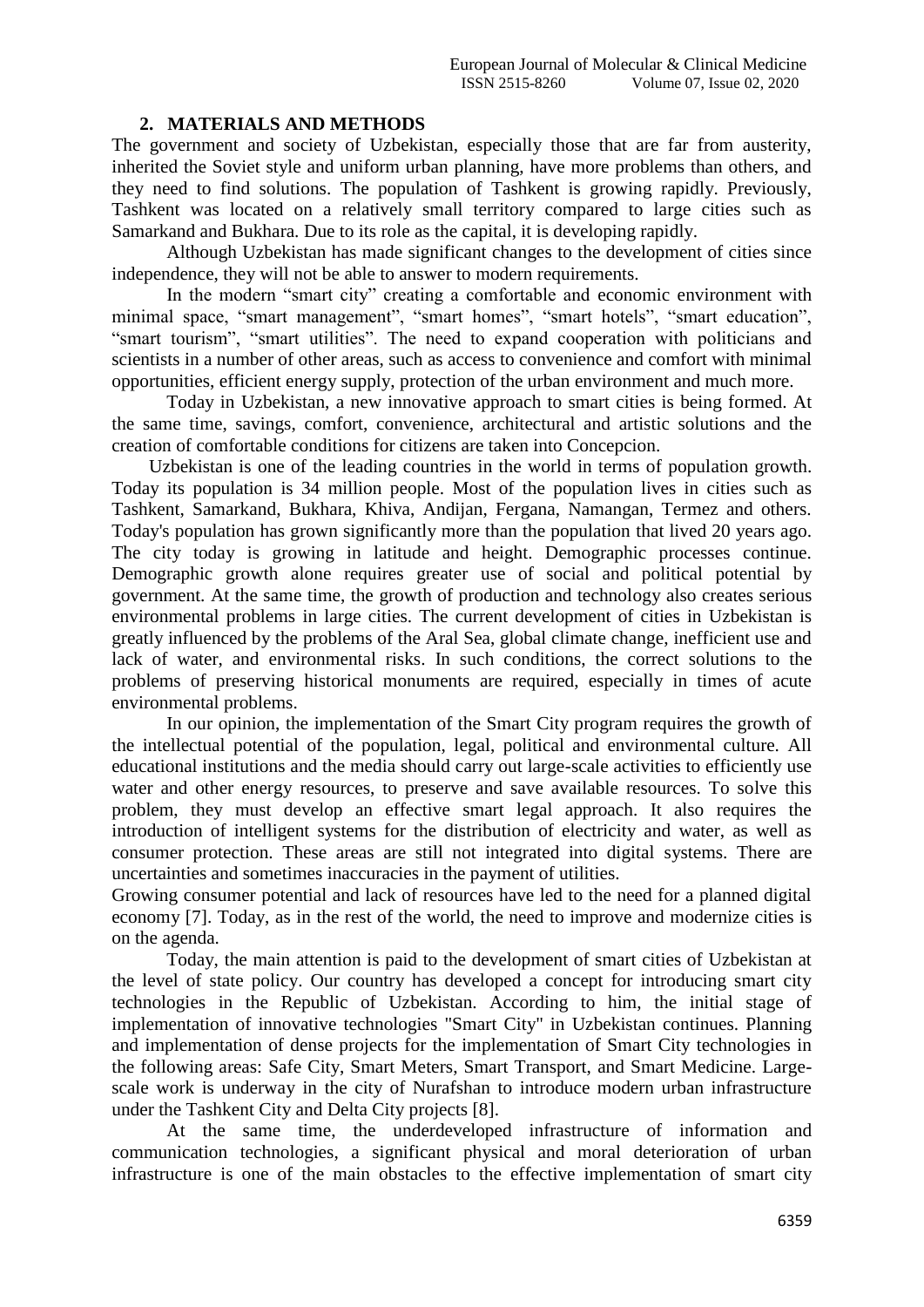technologies. All this requires the adoption of measures to modernize telecommunication networks and search for the main sources of investment for the reconstruction of urban infrastructure.

 The introduction of smart city technologies will increase the efficiency of urban governance by creating a single digital environment, as well as allowing the city to function more fully.

Implementation of measures aimed at creating a modern urban engineering infrastructure through the introduction of smart city technologies, a constructive approach to each district, in particular, creating favorable conditions for the urban population and visitors, ensuring a stable growth in living standards, and favorable conditions for entrepreneurial activity. Creating conditions, increasing government spending, including through publicprivate partnerships, all Smart City technologies, the planned implementation of their innovative decision-making by creating urban services and road infrastructure in order to increase the efficiency of the increase.

In 2019, over 7 million tourists visited Uzbekistan [9]. It also requires the creation of a "smart tourism" system. This shows the need to implement a cluster system.

Creation of an effective regulatory, organizational and institutional framework for the introduction of digital infrastructure in the development of smart city technologies, creation of mechanisms to stimulate demand for intellectual services, the formation of a state support system for the development and implementation of intellectual services, the quality of services and the population. The solution of the engineering and communication situation in cities, as well as inadequate and outdated urban infrastructure is one of the main tasks of Smart City.

Uzbekistan needs a "smart information and communication infrastructure". A characteristic feature of urban planning is the formation of a system for creating favorable conditions for Internet access and access to it.

As Internet systems become more powerful, programs should be adopted to increase the position and activity of the smart city. The creation of the Smart City platform is important for improving public and public life, improving governance by meeting their needs and requirements, in particular, providing feedback to the urban population regarding the assessment of the provision of urban services and the exchange of experience in all areas of urban development. Concepts such as "safe city", "peaceful city", "international city" should be the main priorities of the "smart city".

Smart Transportation is a complete technology solution for interconnecting all vehicles and infrastructure. This system allows you to track traffic conditions, as well as control the flow of traffic using mobile data and GPS signals.

Digital technology not only improves the quality of products and services, but also reduces costs. Public administration, both in the public and social sectors, can be achieved through the introduction of digital technology and increased efficiency and, in a word, a significant improvement in people's lives.

Today, the digital economy is an information society in which a large number of people are engaged in the production, storage, processing and sale of information, especially its highest form. The importance of information, knowledge and information technology in society is becoming increasingly important at this stage in the development of society and the economy. Economists use various technological, economic, labor, spatial, consumer, and creative criteria to describe the information economy, in which the digital economy dominates. It is important to ensure close cooperation between government bodies and business in the implementation of innovative ideas, technologies and developments for the further development of the digital economy. Currently, given the massive transfer of documents and messages to digital media, electronic signatures and government messages are also being transferred to electronic platforms. Digitalization of economic processes is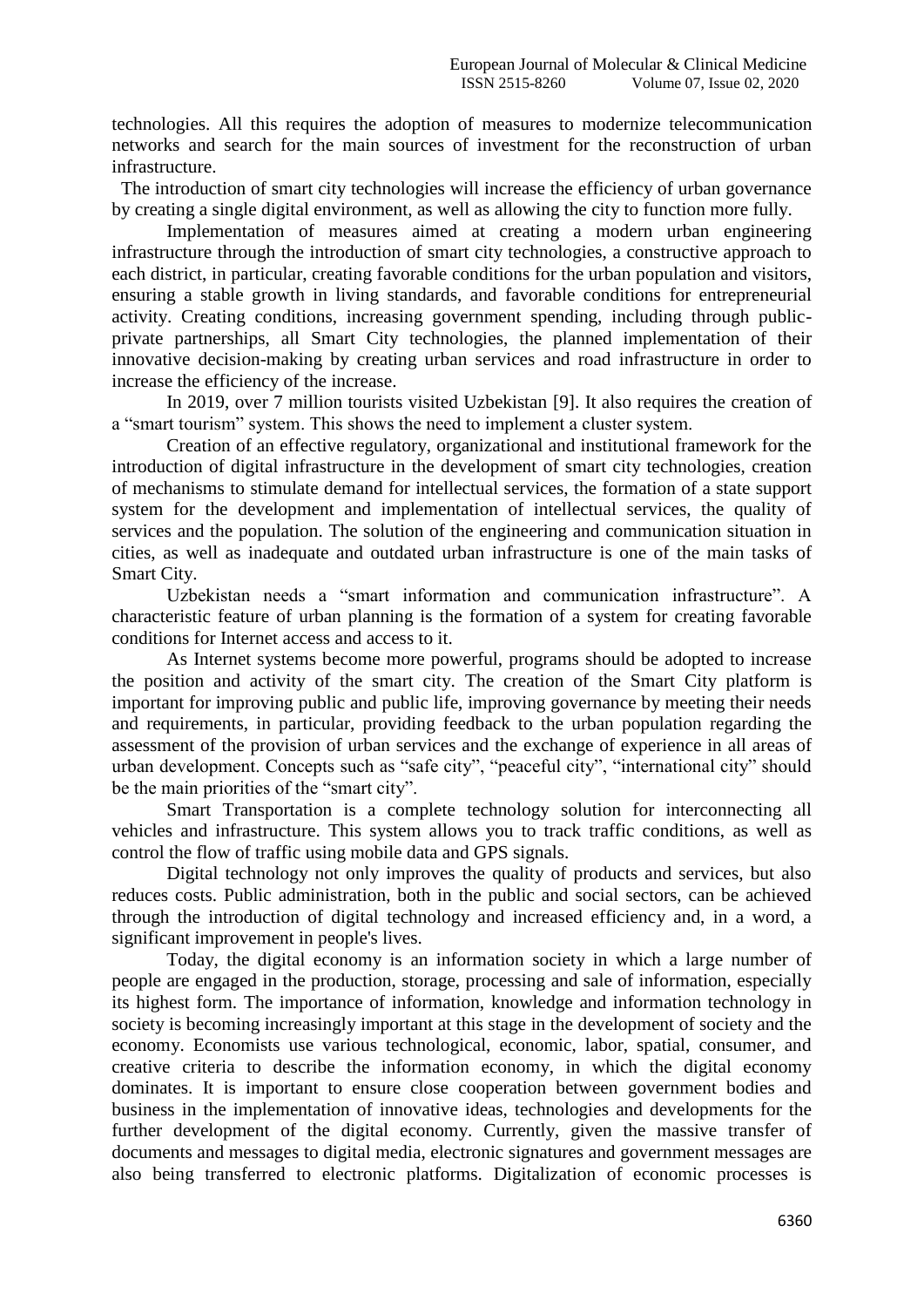becoming a widespread trend, covering not only the information and communication sector, but also all areas of the country's economic activity. Using smart city technology, ecommerce, digital agriculture, smart energy, smart transportation, smart medicine will have a strong impact on the development of the digital economy [10].

The concept of "smart city" includes automation of traffic control systems and monitoring of traffic flows, including monitoring of traffic conditions in real time, software for managing public transport, road conditions and conditions for road users, as well as public transport schedules, providing information on public transport, ensuring the safety of public transport systems and data transfer technologies; introducing standard devices and devices in connection with 5G, broadband Internet access and other elements for ensuring storage and transfer to storage, the implementation of urban Internet platforms for "smart city", "smart placement" that determines the distance and distance for transport ", the creation of electronic payment systems for using roads and roads, continuous monitoring of passenger traffic, geographic information technology and navigation. Solving the problem of Asia remains an urgent issue on the agenda.

Smart construction is an important part of a smart city. Intelligent construction is an innovative technology that includes organizational, research, design, construction and commissioning related to the creation, modification or demolition of objects in the construction industry.

A smart home is an intelligent control system that allows a home network to connect, integrate and integrate all communication networks with artificial intelligence, based on the wishes and needs of the host.

Smart authorities are innovative solutions and systems for the development and submission of relevant proposals to local authorities on pressing issues of concern to the public. Introducing technological solutions of "smart power", it is envisaged: good functioning of the system of interaction between executive authorities and the population of the city, widespread use of high-tech high-speed Internet, electronic identification with a payment tool n access, Wi-Fi access, availability and quality of urban mobile applications, local systems payment of taxes and fees, the use of transmitting devices and applications for appeal.

The Concept will be implemented through timely, high-quality and full implementation of the measures set forth in the Action Plan for the implementation of the Smart City Technology Implementation Concept.

Coordination of the integration of a modern municipal system of urban and regional infrastructure, including the integration of housing and communal services, transport logistics and emergency services in the Smart City complex.

Creating conditions for attracting international organizations and foreign investors in the implementation of the Concept, organizing regular monitoring of the implementation of the Concept's activities, supporting local developments in the technologies of the smart market and developing the export potential of Smart City. Participation in the implementation and monitoring of software technology development systems.

High-quality development, implementation of the Conceptual framework for the implementation of the Concept, timely and high-quality implementation of activities in accordance with the terms and volumes, targeted and efficient use of resources for the implementation of activities in the Action Plan quarterly provision of information and monitoring to the Ministry of Innovative Development of the Republic of Uzbekistan on the implementation of the plan, the examination is carried out and the deadlines are set[11].

Funding for the implementation of the Concept will be financed by attracting financial, technological and managerial resources, as well as private sector resources through public-private partnership mechanisms.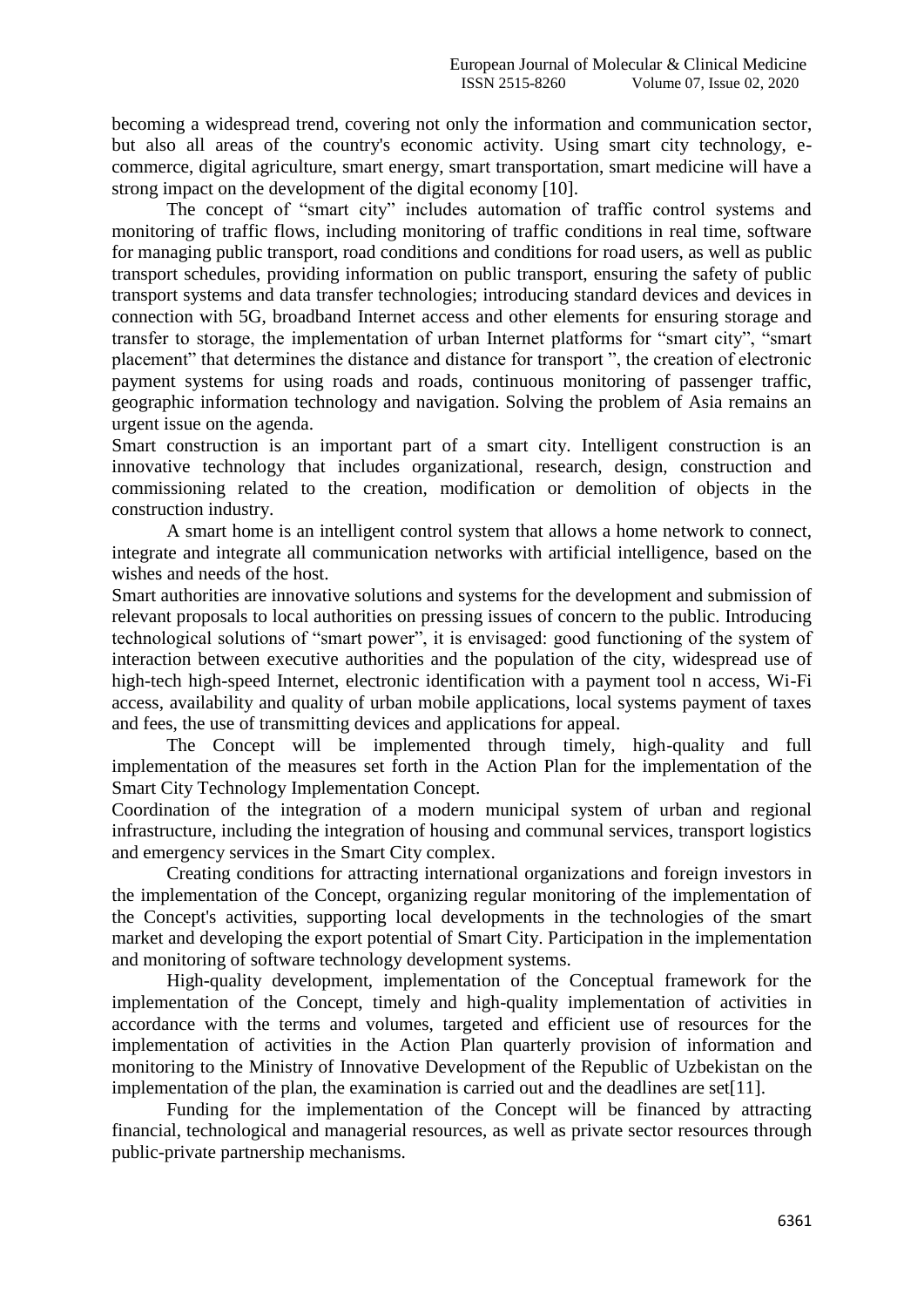Sources of financing for the Concept are sources of the state budget of the Republic of Uzbekistan, grants and loans from international financial institutions and foreign organizations, donations from individuals and legal entities, including non-residents of the Republic of Uzbekistan, and other sources not prohibited by law.

The following four-stage model should be used to implement this concept of innovative sustainable development:

Stage 1: 2019 - 2021 - Definition of the baseline - Formation of a region, assessment of existing infrastructure, determination of development indicators, analysis of existing assets, existing problems and achievements;

Stage 2: 2022 - 2024 - Development strategy for implementing the concept of a "smart city" engaging stakeholders, identifying activities and plans, assessing risks, financial strategy, setting key goals and improving efficiency [12];

Stage 3: 2025 - 2027 - detailed planning - budgeting, forecasting efficiency, automation capabilities and implementation of information systems;

Stage 4: 2027 - 2030 - Implementation and evaluation - Implementation (together with all interested parties), monitoring, evaluation and re-evaluation of effectiveness (trends, analysis of investment parameters), provision (expansion) of placement.

# **3. RESULTS**

The following results will be achieved through the implementation of this Concept:

raising the level of education of the urban population by expanding education and training in all available forms, including via the Internet;

increasing the activity of the population using modern information and communication technologies in cooperation with city services and government bodies;

increasing energy sustainability, reducing costs and costs;

increasing the efficiency of energy distribution and consumption;

improving the quality, efficiency and interactivity of services for consumers, as well as improving access to certain tariffs;

creating an environment for the application of innovative technologies in the future;

reducing water consumption and water shortages, improving the quality of wastewater treatment and improving solid waste management;

reduction in the cost of urban services for the population and a reduction in public debt for the services provided;

Reduce response time to emergencies and criminal situations, reduce crime and the number of victims;

traffic congestion reduction;

Providing savings on the maintenance of roads and stops;

improving mobile access for pedestrians and public transport users.

# **4. REFERENCES**

- [1] Alanus von Radecki. Cities must provide functioning infrastructure at a affordable prices What is smart city // https://www.bosch.com/stories/smart-cities-of-the-future/
- [2] Cathelat, Bernard and others. Smart cities: shaping the society of 2030 // https://unesdoc.unesco.org/ark:/48223/pf0000367762
- [3] Ақлли шаҳар нима ва бу концепция қаерда амалга оширилган? (What is a smart city and where has this concept been implemented?) https://kun.uz/news/2019/07/16/aqllishahar-nima-va-bu-konsepsiya-qayerda-amalga-oshirilgan [4] Muminov I.M. Role and place Amir Temur in the history of Central Asia.-Tashkent, 1993. –Pp.-23-24; Uljaeva Shohistahon, Khamidov Khojiakbar, Kalkanov Eshmatboy, Urazalieva Gulshada, Normatov Otabek // Some Pages Development of Entrepreneurship in the Empire of